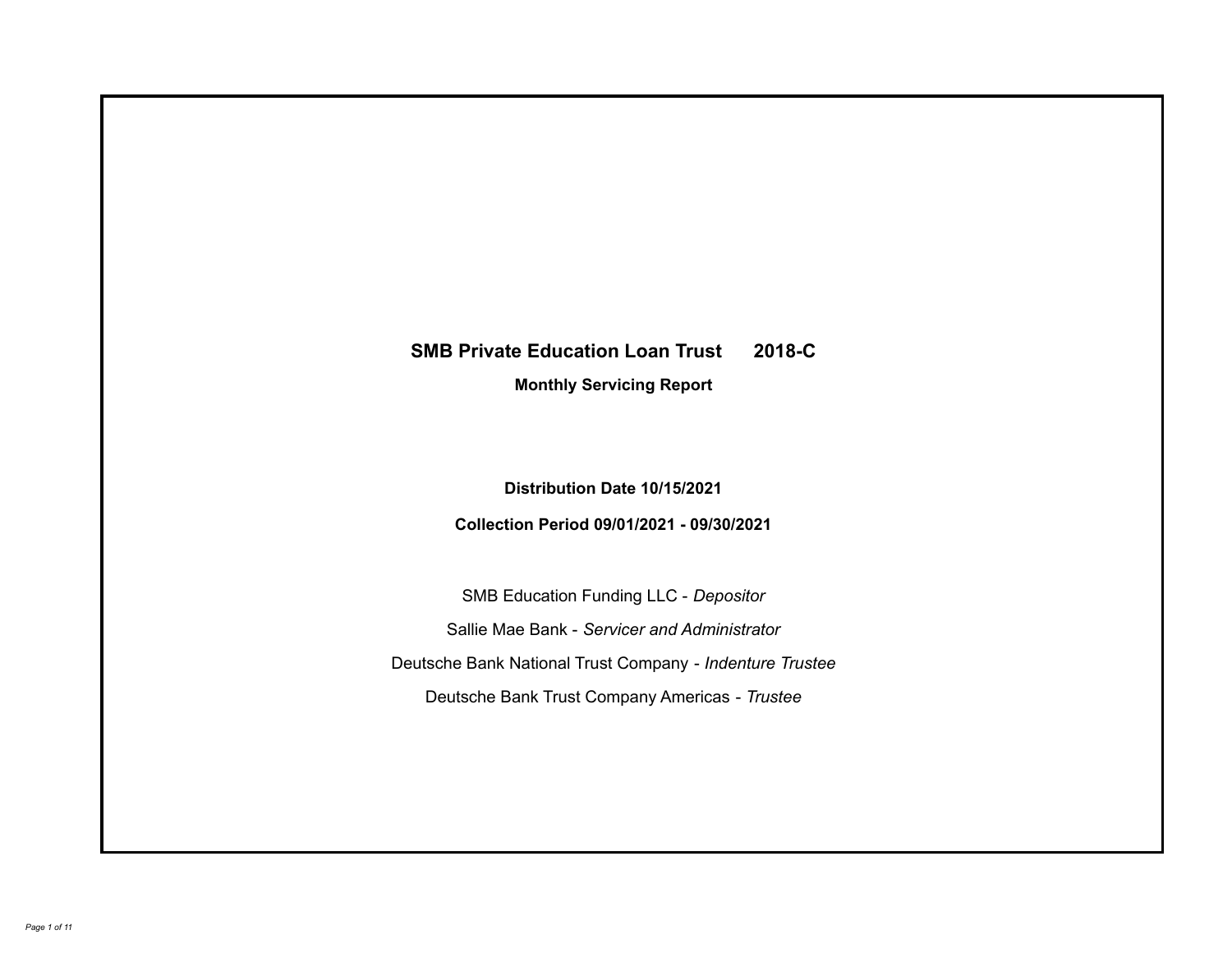A

| A            | <b>Student Loan Portfolio Characteristics</b>   | Settlement Date<br>09/19/2018 | 08/31/2021       | 09/30/2021       |
|--------------|-------------------------------------------------|-------------------------------|------------------|------------------|
|              | <b>Principal Balance</b>                        | \$557,492,029.76              | \$343,755,581.81 | \$336,921,320.96 |
|              | Interest to be Capitalized Balance              | 38,025,828.51                 | 21,019,517.73    | 21,018,928.76    |
|              | Pool Balance                                    | \$595,517,858.27              | \$364,775,099.54 | \$357,940,249.72 |
|              |                                                 |                               |                  |                  |
|              | Weighted Average Coupon (WAC)                   | 9.62%                         | 8.21%            | 8.21%            |
|              | Weighted Average Remaining Term                 | 137.72                        | 129.50           | 129.65           |
|              | Number of Loans                                 | 48,318                        | 30,507           | 30,053           |
|              | Number of Borrowers                             | 46,914                        | 29,708           | 29,270           |
|              | Pool Factor                                     |                               | 0.612534275      | 0.601057122      |
|              | Since Issued Total Constant Prepayment Rate (1) |                               | 12.60%           | 12.63%           |
| B            | <b>Debt Securities</b><br><b>Cusip/Isin</b>     | 09/15/2021                    |                  | 10/15/2021       |
|              | A <sub>2</sub> A<br>78449QAB3                   | \$156,435,199.07              |                  | \$153,002,097.90 |
|              | A2B<br>78449QAC1                                | \$77,146,125.58               |                  | \$75,453,089.39  |
|              |                                                 |                               |                  |                  |
|              | В<br>78449QAD9                                  | \$40,000,000.00               |                  | \$40,000,000.00  |
| $\mathsf{C}$ | <b>Certificates</b><br><b>Cusip/Isin</b>        | 09/15/2021                    |                  | 10/15/2021       |
|              | 78449Q107<br>Residual                           | \$100,000.00                  |                  | \$100,000.00     |
|              |                                                 |                               |                  |                  |
| D            | <b>Account Balances</b>                         | 09/15/2021                    |                  | 10/15/2021       |
|              | Reserve Account Balance                         | \$1,508,827.00                |                  | \$1,508,827.00   |
|              |                                                 |                               |                  |                  |
| E            | <b>Asset / Liability</b>                        | 09/15/2021                    |                  | 10/15/2021       |
|              | Overcollateralization Percentage                | 25.00%                        |                  | 25.00%           |
|              | Specified Overcollateralization Amount          | \$91,193,774.89               |                  | \$89,485,062.43  |

(1) For additional information, see 'Since Issued CPR Methodology' found in section VIII of this report .

Actual Overcollateralization Amount \$91,193,774.89

\$89,485,062.43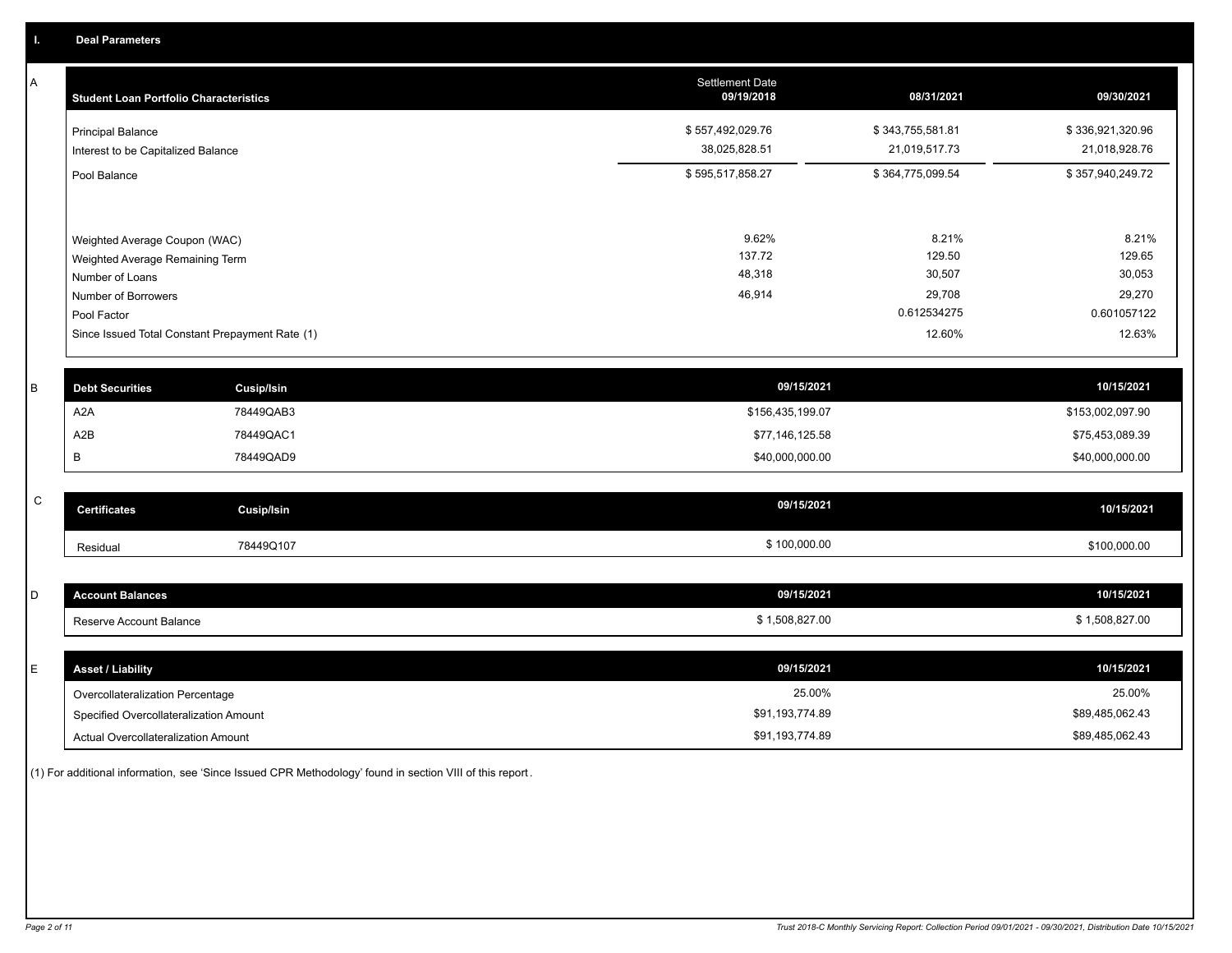# **II. 2018-C Trust Activity 09/01/2021 through 09/30/2021**

| A | <b>Student Loan Principal Receipts</b> |                |
|---|----------------------------------------|----------------|
|   | <b>Borrower Principal</b>              | 6,756,163.06   |
|   | Seller Principal Reimbursement         | 0.00           |
|   | Servicer Principal Reimbursement       | 0.00           |
|   | <b>Other Principal Deposits</b>        | 87,973.87      |
|   | <b>Total Principal Receipts</b>        | \$6,844,136.93 |

#### B **Student Loan Interest Receipts**

| <b>Total Interest Receipts</b>  | \$1,861,159.48 |
|---------------------------------|----------------|
| Other Interest Deposits         | 812.70         |
| Servicer Interest Reimbursement | 0.00           |
| Seller Interest Reimbursement   | 0.00           |
| Borrower Interest               | 1,860,346.78   |

| C       | <b>Recoveries on Realized Losses</b>                             | \$59,931.58    |
|---------|------------------------------------------------------------------|----------------|
| D       | <b>Investment Income</b>                                         | \$200.64       |
| Е.      | <b>Funds Borrowed from Next Collection Period</b>                | \$0.00         |
| F.      | Funds Repaid from Prior Collection Period                        | \$0.00         |
| G       | Loan Sale or Purchase Proceeds                                   | \$0.00         |
| H       | Initial Deposits to Distribution Account                         | \$0.00         |
|         | <b>Excess Transferred from Other Accounts</b>                    | \$0.00         |
| J       | <b>Borrower Benefit Reimbursements</b>                           | \$0.00         |
| K       | <b>Other Deposits</b>                                            | \$0.00         |
|         | <b>Other Fees Collected</b>                                      | \$0.00         |
| М       | <b>AVAILABLE FUNDS</b>                                           | \$8,765,428.63 |
| N       | Non-Cash Principal Activity During Collection Period             | \$9,876.08     |
| $\circ$ | Aggregate Purchased Amounts by the Depositor, Servicer or Seller | \$88,786.57    |
| P       | Aggregate Loan Substitutions                                     | \$0.00         |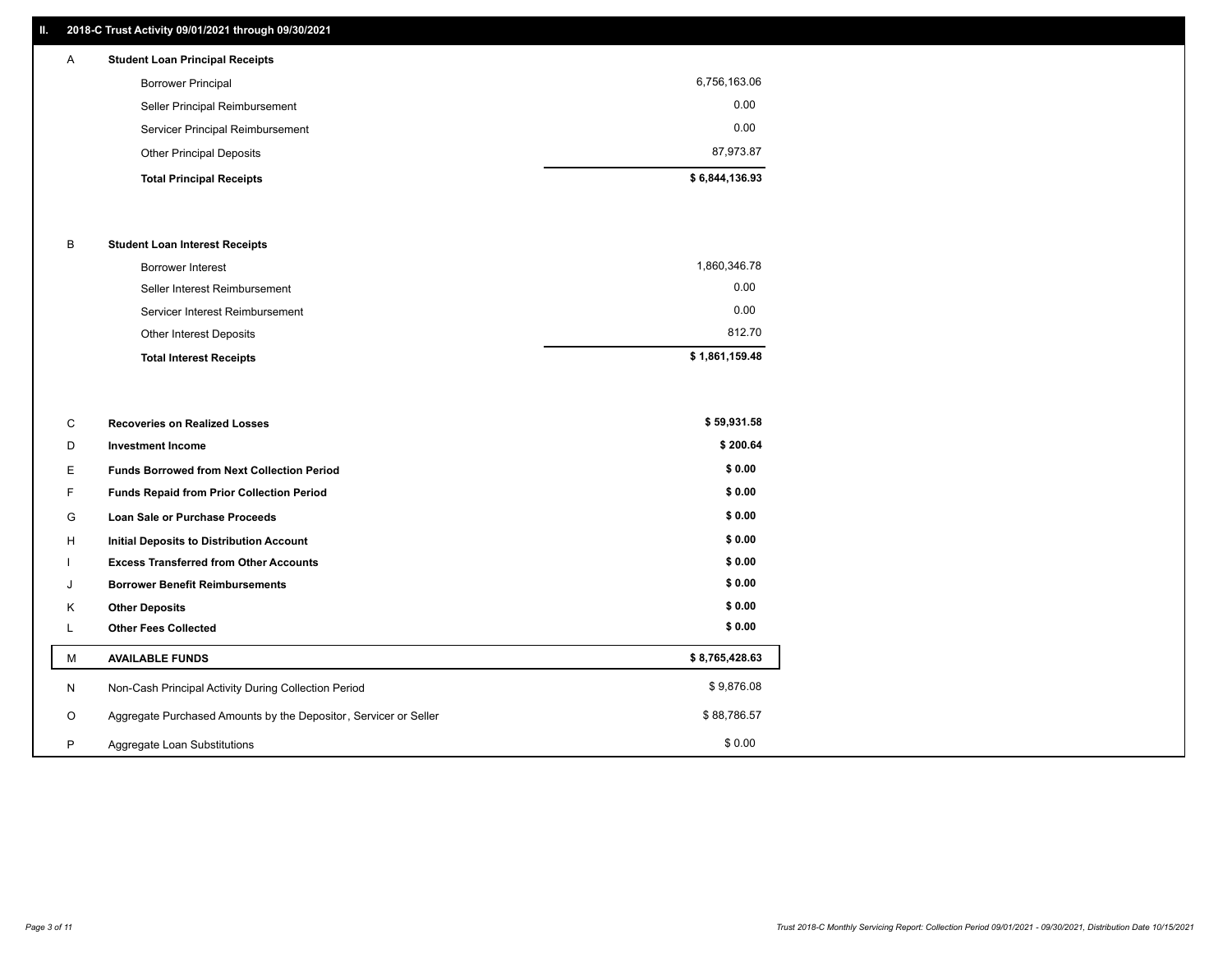|                   | <b>Loans by Repayment Status</b> |                          |            |                                                           |                |                            |                          |         |                                                           |                |                            |
|-------------------|----------------------------------|--------------------------|------------|-----------------------------------------------------------|----------------|----------------------------|--------------------------|---------|-----------------------------------------------------------|----------------|----------------------------|
|                   |                                  |                          | 09/30/2021 |                                                           |                | 08/31/2021                 |                          |         |                                                           |                |                            |
|                   |                                  | <b>Wtd Avg</b><br>Coupon | # Loans    | Principal and<br><b>Interest Accrued</b><br>to Capitalize | % of Principal | % of Loans in<br>Repay (1) | <b>Wtd Avg</b><br>Coupon | # Loans | Principal and<br><b>Interest Accrued</b><br>to Capitalize | % of Principal | % of Loans in<br>Repay (1) |
| INTERIM:          | IN SCHOOL                        | 9.37%                    | 1,487      | \$23,145,342.10                                           | 6.466%         | $-$ %                      | 9.33%                    | 1,532   | \$23,685,456.14                                           | 6.493%         | $-$ %                      |
|                   | GRACE                            | 9.55%                    | 1,072      | \$17,910,970.61                                           | 5.004%         | $-$ %                      | 9.59%                    | 1,053   | \$17,682,129.69                                           | 4.847%         | $-$ %                      |
|                   | <b>DEFERMENT</b>                 | 8.87%                    | 1,977      | \$27,559,882.45                                           | 7.700%         | $-$ %                      | 8.93%                    | 1,867   | \$25,922,666.08                                           | 7.106%         | $-$ %                      |
| <b>REPAYMENT:</b> | <b>CURRENT</b>                   | 7.95%                    | 24,306     | \$271,262,016.88                                          | 75.784%        | 93.757%                    | 7.95%                    | 24,730  | \$276,820,087.43                                          | 75.888%        | 93.054%                    |
|                   | 30-59 DAYS DELINQUENT            | 8.23%                    | 330        | \$4,493,943.54                                            | 1.256%         | 1.553%                     | 8.45%                    | 329     | \$4,722,342.74                                            | 1.295%         | 1.587%                     |
|                   | 60-89 DAYS DELINQUENT            | 8.66%                    | 159        | \$2,694,713.68                                            | 0.753%         | 0.931%                     | 8.68%                    | 174     | \$2,873,291.49                                            | 0.788%         | 0.966%                     |
|                   | 90+ DAYS DELINQUENT              | 8.68%                    | 117        | \$1,897,426.77                                            | 0.530%         | 0.656%                     | 8.60%                    | 91      | \$1,464,317.52                                            | 0.401%         | 0.492%                     |
|                   | FORBEARANCE                      | 8.17%                    | 605        | \$8,975,953.69                                            | 2.508%         | 3.102%                     | 8.22%                    | 731     | \$11,604,808.45                                           | 3.181%         | 3.901%                     |
| <b>TOTAL</b>      |                                  |                          | 30,053     | \$357,940,249.72                                          | 100.00%        | 100.00%                    |                          | 30,507  | \$364,775,099.54                                          | 100.00%        | 100.00%                    |

Percentages may not total 100% due to rounding \*

1 Loans classified in "Repayment" include any loan for which interim interest only, \$25 fixed payments or full principal and interest payments are due.

|                         |                                                                                                                              |                          | <b>Loans by Borrower Status</b> |                                                           |                |                                |                          |         |                                                           |                |                                |
|-------------------------|------------------------------------------------------------------------------------------------------------------------------|--------------------------|---------------------------------|-----------------------------------------------------------|----------------|--------------------------------|--------------------------|---------|-----------------------------------------------------------|----------------|--------------------------------|
|                         |                                                                                                                              |                          | 09/30/2021                      |                                                           |                | 08/31/2021                     |                          |         |                                                           |                |                                |
|                         |                                                                                                                              | <b>Wtd Avg</b><br>Coupon | # Loans                         | Principal and<br><b>Interest Accrued</b><br>to Capitalize | % of Principal | % of Loans in<br>P&I Repay (2) | <b>Wtd Avg</b><br>Coupon | # Loans | Principal and<br><b>Interest Accrued</b><br>to Capitalize | % of Principal | % of Loans in<br>P&I Repay (2) |
| <b>INTERIM:</b>         | IN SCHOOL                                                                                                                    | 8.94%                    | 2,773                           | \$42,419,874.33                                           | 11.851%        | $-$ %                          | 8.91%                    | 2,902   | \$44,179,371.54                                           | 12.111%        | $-$ %                          |
|                         | <b>GRACE</b>                                                                                                                 | 9.00%                    | 2,157                           | \$34,517,729.34                                           | 9.643%         | $-$ %                          | 9.02%                    | 2,107   | \$33,887,518.09                                           | 9.290%         | $-$ %                          |
|                         | <b>DEFERMENT</b>                                                                                                             | 8.52%                    | 3,616                           | \$47,464,414.88                                           | 13.260%        | $-$ %                          | 8.54%                    | 3,413   | \$44,738,800.69                                           | 12.265%        | $-$ %                          |
| P&I REPAYMENT:          | <b>CURRENT</b>                                                                                                               | 7.86%                    | 20,328                          | \$216,019,715.88                                          | 60.351%        | 92.499%                        | 7.87%                    | 20,805  | \$221,936,958.06                                          | 60.842%        | 91.721%                        |
|                         | 30-59 DAYS DELINQUENT                                                                                                        | 8.20%                    | 312                             | \$4,142,374.79                                            | 1.157%         | 1.774%                         | 8.37%                    | 310     | \$4,410,632.04                                            | 1.209%         | 1.823%                         |
|                         | 60-89 DAYS DELINQUENT                                                                                                        | 8.70%                    | 154                             | \$2,619,505.53                                            | 0.732%         | 1.122%                         | 8.62%                    | 161     | \$2,698,744.32                                            | 0.740%         | 1.115%                         |
|                         | 90+ DAYS DELINQUENT                                                                                                          | 8.63%                    | 108                             | \$1,780,681.28                                            | 0.497%         | 0.762%                         | 8.61%                    | 88      | \$1,444,371.77                                            | 0.396%         | 0.597%                         |
|                         | <b>FORBEARANCE</b>                                                                                                           | 8.17%                    | 605                             | \$8,975,953.69                                            | 2.508%         | 3.843%                         | 8.20%                    | 721     | \$11,478,703.03                                           | 3.147%         | 4.744%                         |
| <b>TOTAL</b><br>$\star$ | Percentages may not total 100% due to rounding                                                                               |                          | 30,053                          | \$357,940,249.72                                          | 100.00%        | 100.00%                        |                          | 30,507  | \$364,775,099.54                                          | 100.00%        | 100.00%                        |
|                         | 2 Loans classified in "P&I Repayment" includes only those loans for which scheduled principal and interest payments are due. |                          |                                 |                                                           |                |                                |                          |         |                                                           |                |                                |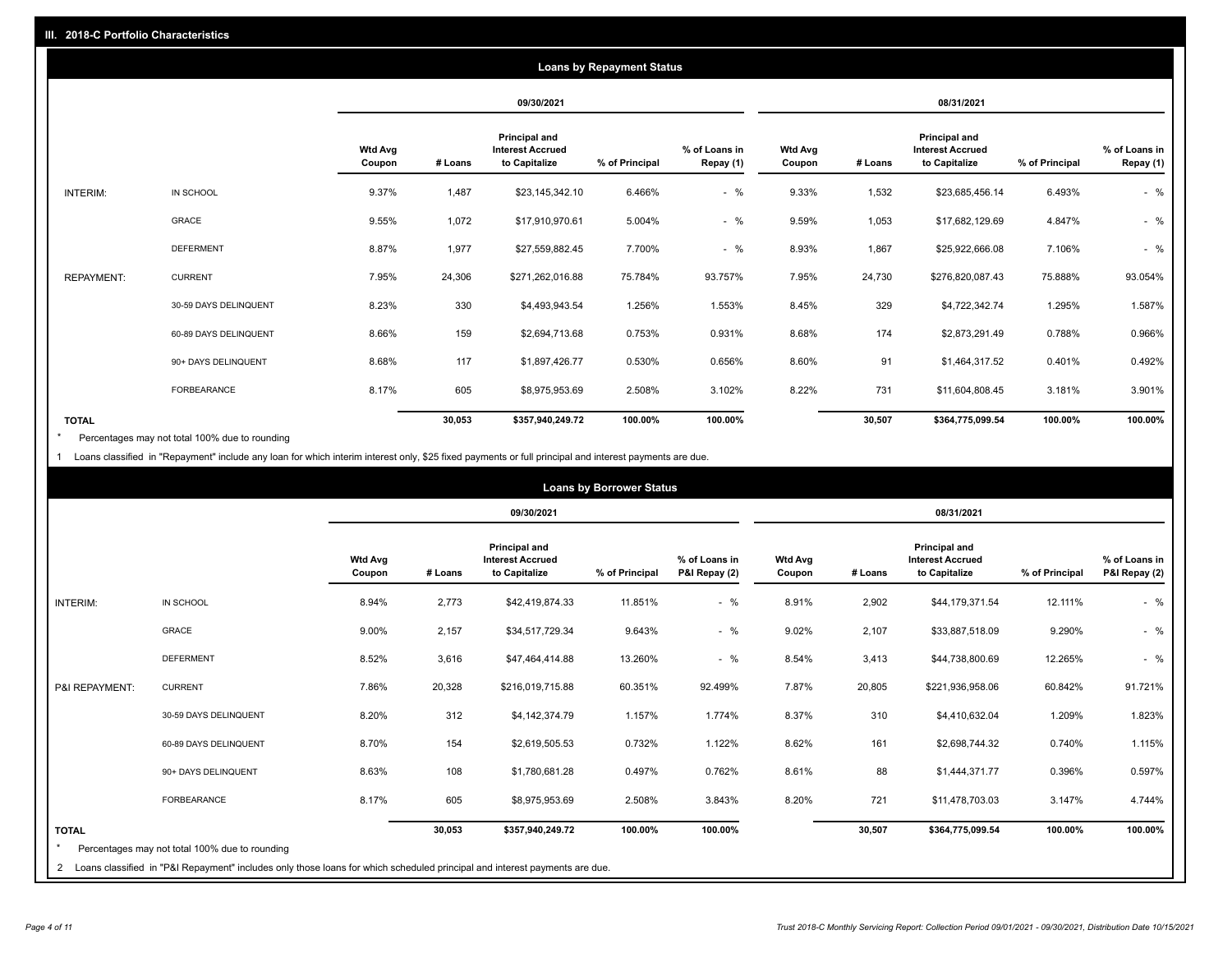|                                                                                                  | 9/30/2021        | 8/31/2021        |
|--------------------------------------------------------------------------------------------------|------------------|------------------|
| Pool Balance                                                                                     | \$357,940,249.72 | \$364,775,099.54 |
| Total # Loans                                                                                    | 30,053           | 30,507           |
| Total # Borrowers                                                                                | 29,270           | 29,708           |
| Weighted Average Coupon                                                                          | 8.21%            | 8.21%            |
| Weighted Average Remaining Term                                                                  | 129.65           | 129.50           |
| Percent of Pool - Cosigned                                                                       | 93.3%            | 93.3%            |
| Percent of Pool - Non Cosigned                                                                   | 6.7%             | 6.7%             |
| Borrower Interest Accrued for Period                                                             | \$2,273,130.16   | \$2,396,966.32   |
| Outstanding Borrower Interest Accrued                                                            | \$23,766,287.01  | \$23,854,954.09  |
| Gross Principal Realized Loss - Periodic *                                                       | \$457,948.29     | \$407,498.90     |
| Gross Principal Realized Loss - Cumulative *                                                     | \$14,228,955.91  | \$13,771,007.62  |
| Recoveries on Realized Losses - Periodic                                                         | \$59,931.58      | \$49,230.45      |
| Recoveries on Realized Losses - Cumulative                                                       | \$1,568,692.32   | \$1,508,760.74   |
| Net Losses - Periodic                                                                            | \$398,016.71     | \$358,268.45     |
| Net Losses - Cumulative                                                                          | \$12,660,263.59  | \$12,262,246.88  |
| Non-Cash Principal Activity - Capitalized Interest                                               | \$469,107.06     | \$444,792.12     |
| Since Issued Total Constant Prepayment Rate (CPR) (1)                                            | 12.63%           | 12.60%           |
| <b>Loan Substitutions</b>                                                                        | \$0.00           | \$0.00           |
| <b>Cumulative Loan Substitutions</b>                                                             | \$0.00           | \$0.00           |
| <b>Unpaid Servicing Fees</b>                                                                     | \$0.00           | \$0.00           |
| <b>Unpaid Administration Fees</b>                                                                | \$0.00           | \$0.00           |
| <b>Unpaid Carryover Servicing Fees</b>                                                           | \$0.00           | \$0.00           |
| Note Interest Shortfall                                                                          | \$0.00           | \$0.00           |
| Loans in Modification                                                                            | \$19,461,039.01  | \$19,430,933.15  |
| % of Loans in Modification as a % of Loans in Repayment (P&I)                                    | 8.67%            | 8.43%            |
|                                                                                                  |                  |                  |
| % Annualized Gross Principal Realized Loss - Periodic as a %<br>of Loans in Repayment (P&I) * 12 | 2.45%            | 2.12%            |
| % Gross Principal Realized Loss - Cumulative as a % of<br>Original Pool Balance                  | 2.39%            | 2.31%            |
|                                                                                                  |                  |                  |

\* In accordance with the Servicer's current policies and procedures, after September 1, 2017 loans subject to bankruptcy claims generally will not be reported as a charged- off unless and until they are delinquent for 120

(1) For additional information, see 'Since Issued CPR Methodology' found in section VIII of this report .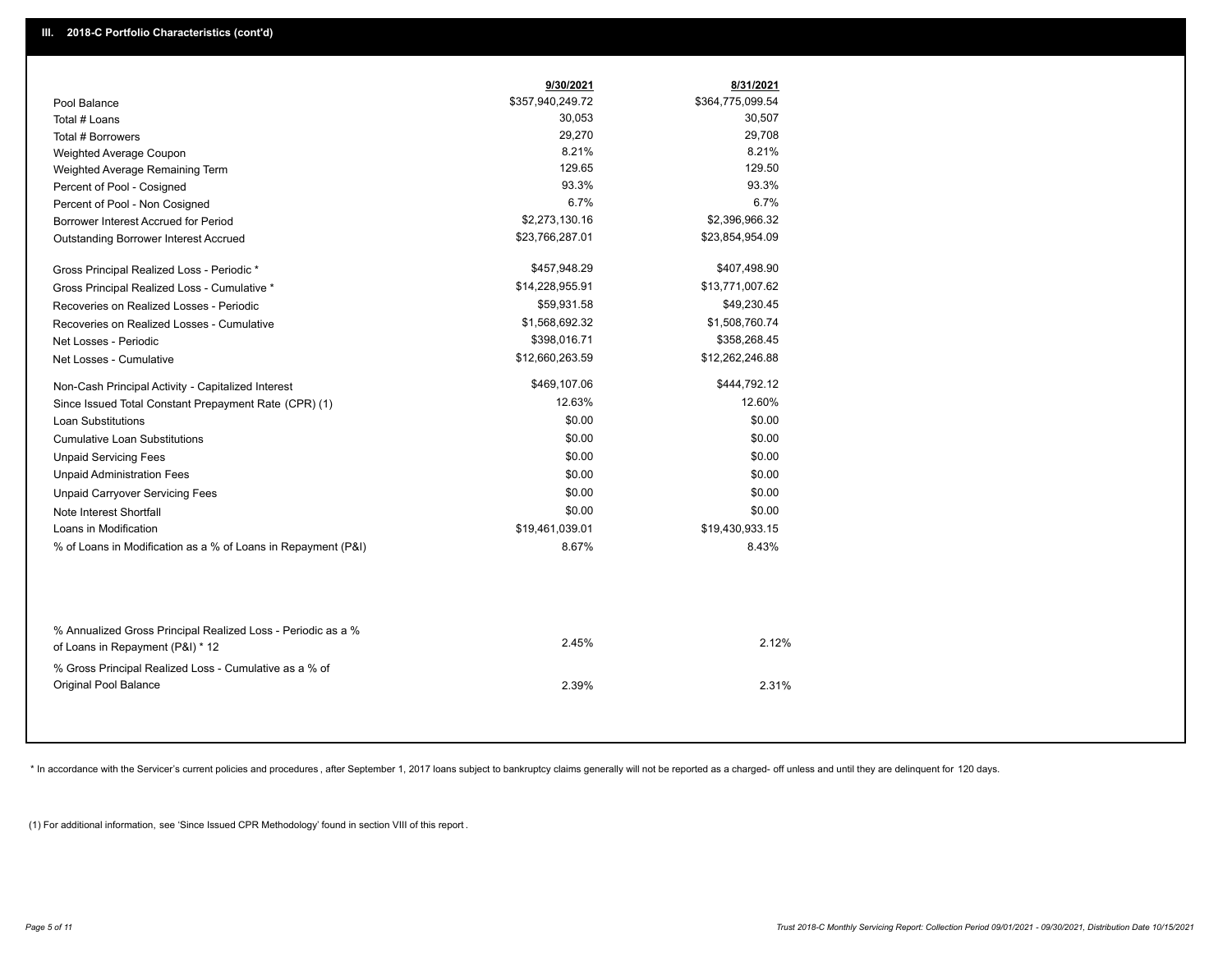#### **Loan Program**  A

|                                    | Weighted<br>Average | # LOANS | <b>\$ AMOUNT</b> | $%$ *     |
|------------------------------------|---------------------|---------|------------------|-----------|
| - Smart Option Interest-Only Loans | 7.10%               | 6,835   | \$57,740,849.01  | 16.131%   |
| - Smart Option Fixed Pay Loans     | 8.21%               | 7,444   | \$107,009,203.71 | 29.896%   |
| - Smart Option Deferred Loans      | 8.54%               | 15,774  | \$193,190,197.00 | 53.973%   |
| - Other Loan Programs              | $0.00\%$            | Ω       | \$0.00           | $0.000\%$ |
| <b>Total</b>                       | 8.21%               | 30,053  | \$357,940,249.72 | 100.000%  |

\* Percentages may not total 100% due to rounding

B

C

**Index Type**

|                       | Weighted<br>Average | # LOANS | <b>\$ AMOUNT</b> | % *       |
|-----------------------|---------------------|---------|------------------|-----------|
| - Fixed Rate Loans    | 9.10%               | 9,565   | \$123,876,417.03 | 34.608%   |
| - LIBOR Indexed Loans | 7.73%               | 20,488  | \$234,063,832.69 | 65.392%   |
| - Other Index Rates   | $0.00\%$            | 0       | \$0.00           | $0.000\%$ |
| <b>Total</b>          | 8.21%               | 30,053  | \$357,940,249.72 | 100.000%  |

\* Percentages may not total 100% due to rounding

# **Weighted Average Recent FICO**

| 1,696<br>1,683<br>3,025<br>6,391 | \$20,449,722.37<br>\$19,375,943.19<br>\$37,316,981.38 | 5.713%<br>5.413%<br>10.425% |
|----------------------------------|-------------------------------------------------------|-----------------------------|
|                                  |                                                       |                             |
|                                  |                                                       |                             |
|                                  |                                                       |                             |
|                                  | \$79,404,455.39                                       | 22.184%                     |
| 17,257                           | \$201,384,318.10                                      | 56.262%                     |
|                                  | \$8,829.29                                            | 0.002%                      |
| 30,053                           | \$357,940,249.72                                      | 100.000%                    |
|                                  |                                                       |                             |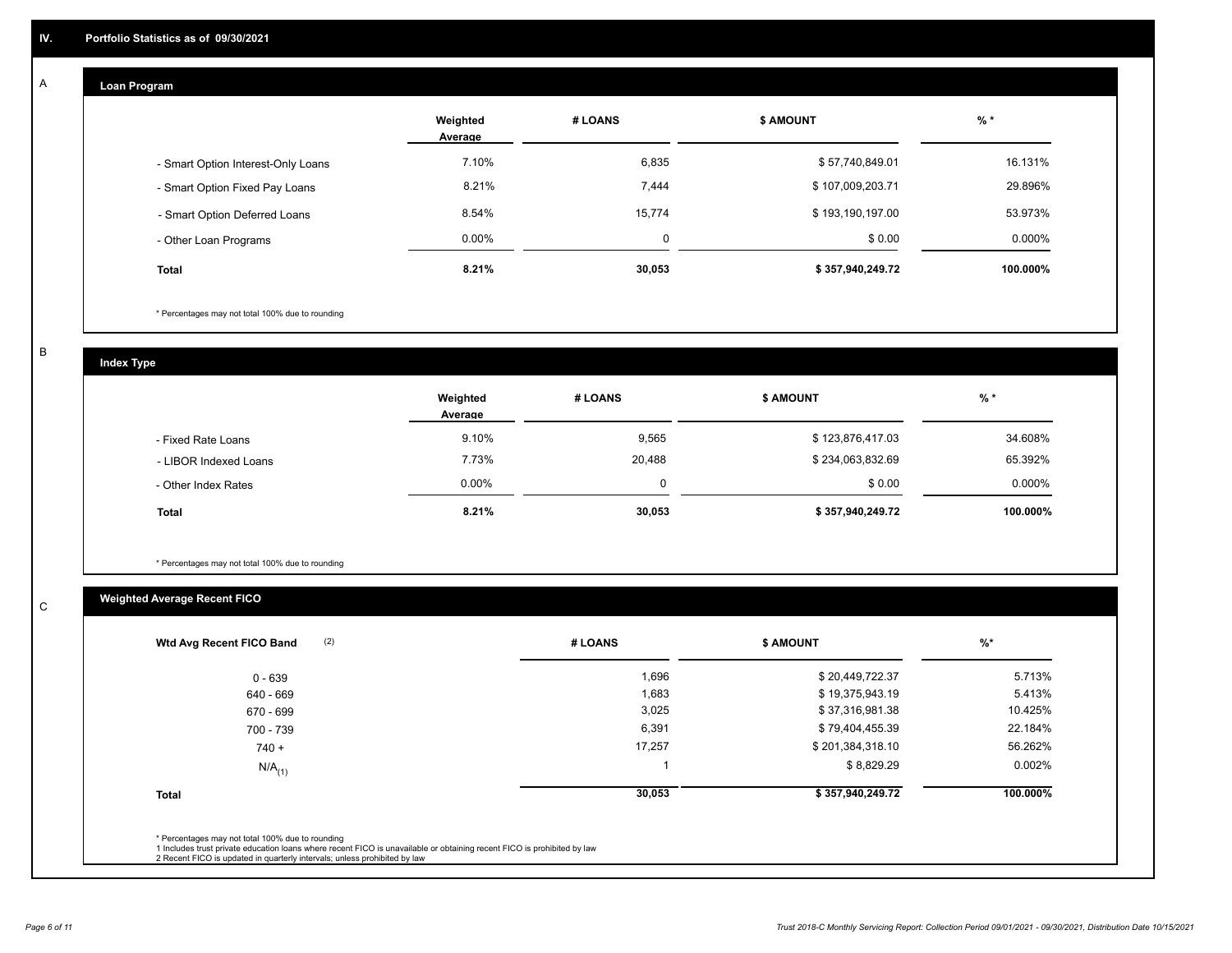| V. |                        | 2018-C Reserve Account and Principal Distribution Calculations                       |                  |  |  |  |  |  |  |
|----|------------------------|--------------------------------------------------------------------------------------|------------------|--|--|--|--|--|--|
| А. | <b>Reserve Account</b> |                                                                                      |                  |  |  |  |  |  |  |
|    |                        | Specified Reserve Account Balance                                                    | \$1,508,827.00   |  |  |  |  |  |  |
|    |                        | Actual Reserve Account Balance                                                       | \$1,508,827.00   |  |  |  |  |  |  |
| В. |                        | <b>Principal Distribution Amount</b>                                                 |                  |  |  |  |  |  |  |
|    | i.                     | Class A Notes Outstanding                                                            | \$233,581,324.65 |  |  |  |  |  |  |
|    | ii.                    | Pool Balance                                                                         | \$357,940,249.72 |  |  |  |  |  |  |
|    | iii.                   | First Priority Principal Distribution Amount (i - ii)                                | \$0.00           |  |  |  |  |  |  |
|    | iv.                    | Class A and B Notes Outstanding                                                      | \$273,581,324.65 |  |  |  |  |  |  |
|    |                        | First Priority Principal Distribution Amount                                         | \$0.00           |  |  |  |  |  |  |
|    | v.                     |                                                                                      | \$357,940,249.72 |  |  |  |  |  |  |
|    | vi.                    | Pool Balance                                                                         |                  |  |  |  |  |  |  |
|    | vii.                   | Specified Overcollateralization Amount                                               | \$89,485,062.43  |  |  |  |  |  |  |
|    | viii.                  | Regular Principal Distribution Amount (if (iv > 0, (iv - v) - (vi - vii))            | \$5,126,137.36   |  |  |  |  |  |  |
|    | ix.                    | Pool Balance                                                                         | \$357,940,249.72 |  |  |  |  |  |  |
|    | х.                     | 10% of Initial Pool Balance                                                          | \$59,551,785.83  |  |  |  |  |  |  |
|    | xi.                    | First Priority Principal Distribution Amount                                         | \$0.00           |  |  |  |  |  |  |
|    | xii.                   | Regular Principal Distribution Amount                                                | \$5,126,137.36   |  |  |  |  |  |  |
|    | xiii.                  | Available Funds (after payment of waterfall items A through I)                       | \$2,698,262.58   |  |  |  |  |  |  |
|    |                        | xiv. Additional Principal Distribution Amount (if(vi <= x,min(xiii, vi - xi - xii))) | \$0.00           |  |  |  |  |  |  |
|    |                        |                                                                                      |                  |  |  |  |  |  |  |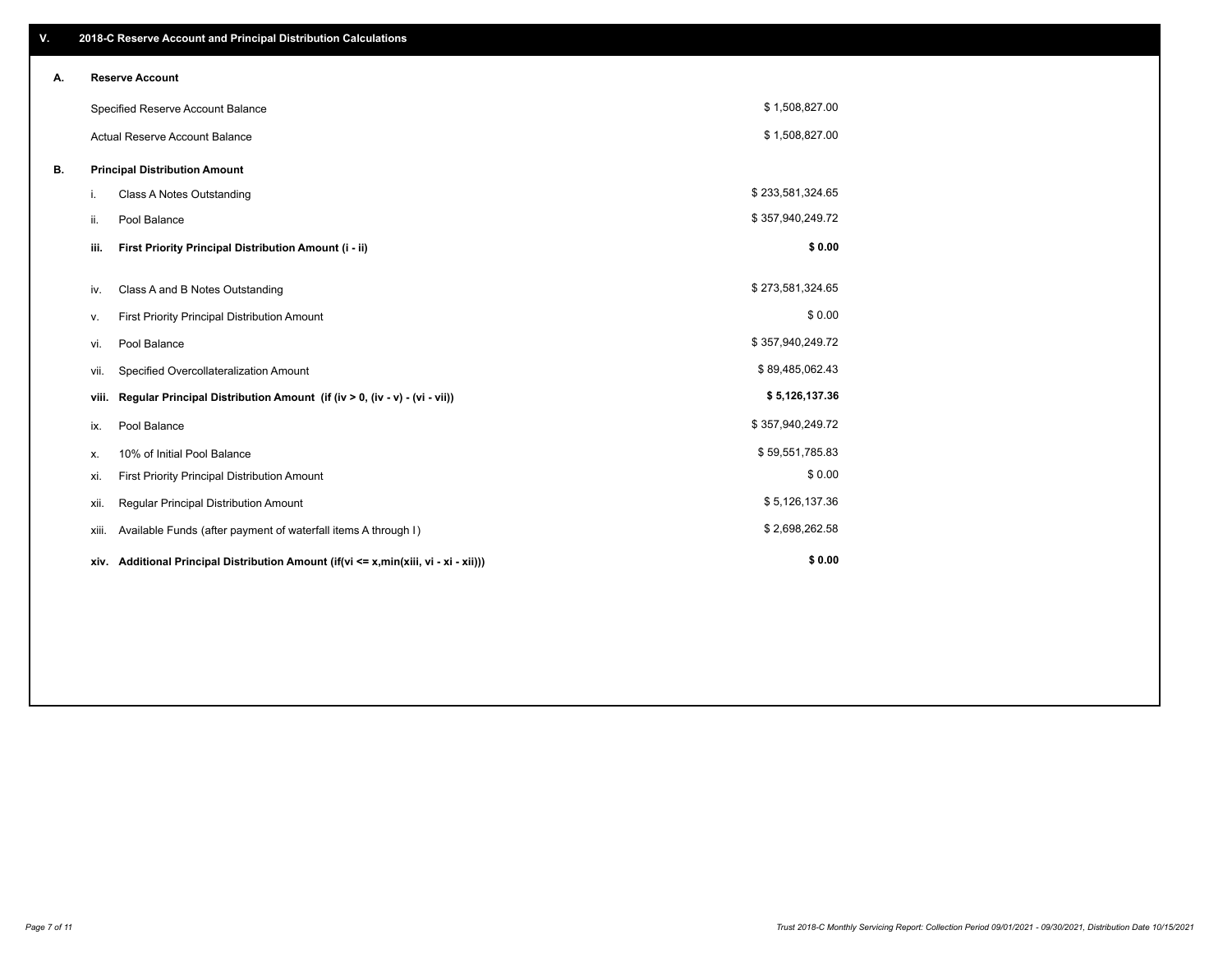|    |                                                         | Paid           | <b>Funds Balance</b> |
|----|---------------------------------------------------------|----------------|----------------------|
|    | <b>Total Available Funds</b>                            |                | \$8,765,428.63       |
| A  | <b>Trustee Fees</b>                                     | \$18,375.00    | \$8,747,053.63       |
| B  | <b>Servicing Fees</b>                                   | \$229,170.39   | \$8,517,883.24       |
| C  | i. Administration Fees                                  | \$8,333.00     | \$8,509,550.24       |
|    | ii. Unreimbursed Administrator Advances plus any Unpaid | \$25,000.00    | \$8,484,550.24       |
| D  | Class A Noteholders Interest Distribution Amount        | \$526,816.97   | \$7,957,733.27       |
| E  | <b>First Priority Principal Payment</b>                 | \$0.00         | \$7,957,733.27       |
| F. | Class B Noteholders Interest Distribution Amount        | \$133,333.33   | \$7,824,399.94       |
| G  | <b>Reinstatement Reserve Account</b>                    | \$0.00         | \$7,824,399.94       |
| H  | Regular Principal Distribution                          | \$5,126,137.36 | \$2,698,262.58       |
|    | <b>Carryover Servicing Fees</b>                         | \$0.00         | \$2,698,262.58       |
| J  | Additional Principal Distribution Amount                | \$0.00         | \$2,698,262.58       |
| Κ  | Unpaid Expenses of Trustee                              | \$0.00         | \$2,698,262.58       |
| L. | Unpaid Expenses of Administrator                        | \$0.00         | \$2,698,262.58       |
| М  | Remaining Funds to the Residual Certificateholders      | \$2,698,262.58 | \$0.00               |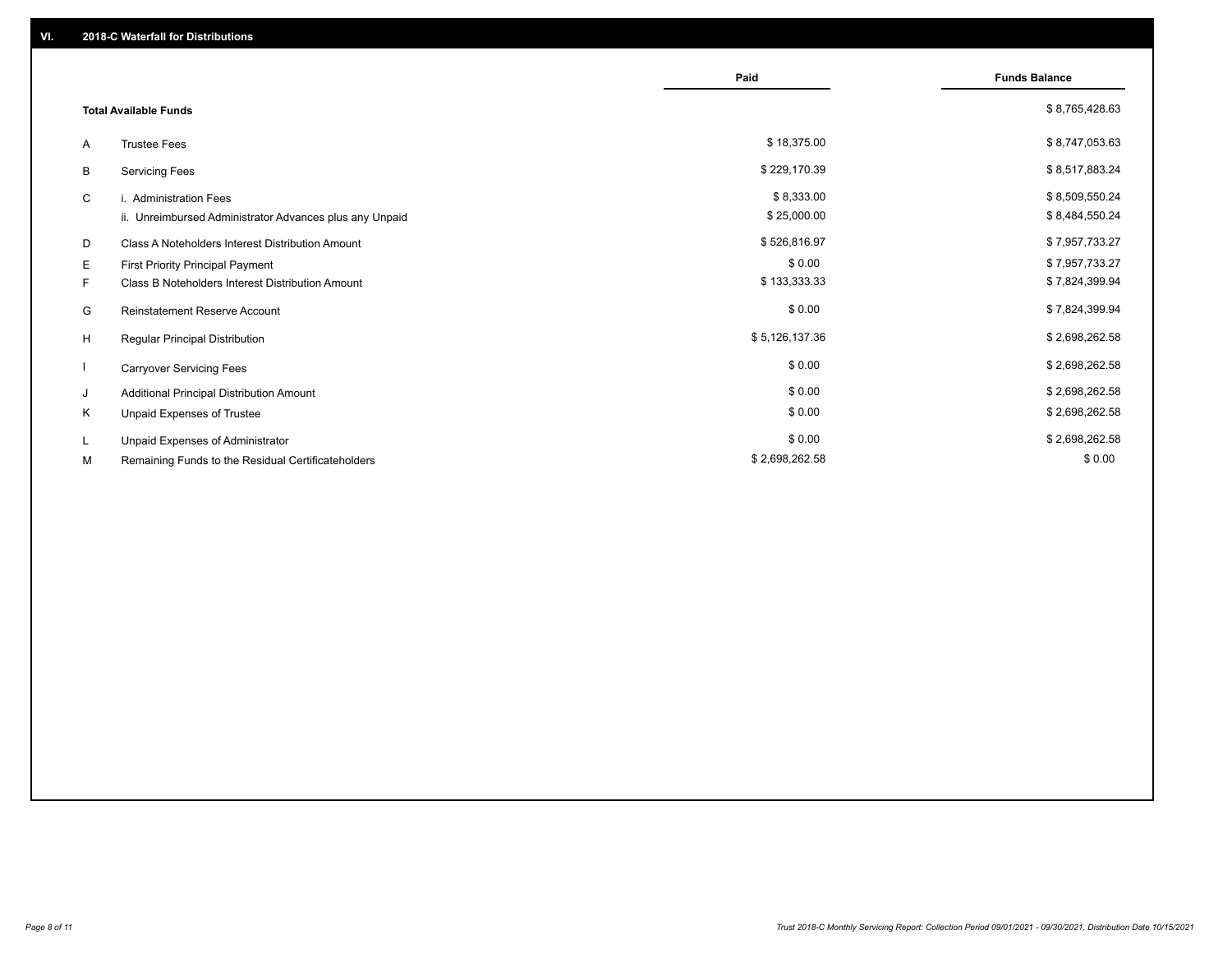| <b>Distribution Amounts</b>                                |                         |                         |                         |
|------------------------------------------------------------|-------------------------|-------------------------|-------------------------|
|                                                            | A <sub>2</sub> A        | A <sub>2</sub> B        | в                       |
| Cusip/Isin                                                 | 78449QAB3               | 78449QAC1               | 78449QAD9               |
| <b>Beginning Balance</b>                                   | \$156,435,199.07        | \$77,146,125.58         | \$40,000,000.00         |
| Index                                                      | <b>FIXED</b>            | <b>LIBOR</b>            | <b>FIXED</b>            |
| Spread/Fixed Rate                                          | 3.63%                   | 0.75%                   | 4.00%                   |
| Record Date (Days Prior to Distribution)                   | 1 NEW YORK BUSINESS DAY | 1 NEW YORK BUSINESS DAY | 1 NEW YORK BUSINESS DAY |
| <b>Accrual Period Begin</b>                                | 9/15/2021               | 9/15/2021               | 9/15/2021               |
| <b>Accrual Period End</b>                                  | 10/15/2021              | 10/15/2021              | 10/15/2021              |
| Daycount Fraction                                          | 0.08333333              | 0.08333333              | 0.08333333              |
| Interest Rate*                                             | 3.63000%                | 0.83375%                | 4.00000%                |
| <b>Accrued Interest Factor</b>                             | 0.003025000             | 0.000694792             | 0.003333333             |
| <b>Current Interest Due</b>                                | \$473,216.48            | \$53,600.49             | \$133,333.33            |
| Interest Shortfall from Prior Period Plus Accrued Interest | $\mathcal{S}$ -         | $\frac{1}{2}$           | $\mathbb{S}$ -          |
| <b>Total Interest Due</b>                                  | \$473,216.48            | \$53,600.49             | \$133,333.33            |
| <b>Interest Paid</b>                                       | \$473,216.48            | \$53,600.49             | \$133,333.33            |
| <b>Interest Shortfall</b>                                  | $\mathsf{\$}$ -         | $$ -$                   | $\mathsf{\$}$ -         |
| <b>Principal Paid</b>                                      | \$3,433,101.17          | \$1,693,036.19          | $\mathsf{\$}$ -         |
| <b>Ending Principal Balance</b>                            | \$153,002,097.90        | \$75,453,089.39         | \$40,000,000.00         |
| Paydown Factor                                             | 0.015676261             | 0.015676261             | 0.000000000             |
| <b>Ending Balance Factor</b>                               | 0.698639716             | 0.698639717             | 1.000000000             |

\* Pay rates for Current Distribution. For the interest rates applicable to the next distribution date, please see https://www.salliemae.com/about/investors/data/SMBabrate.txt.

**VII. 2018-C Distributions**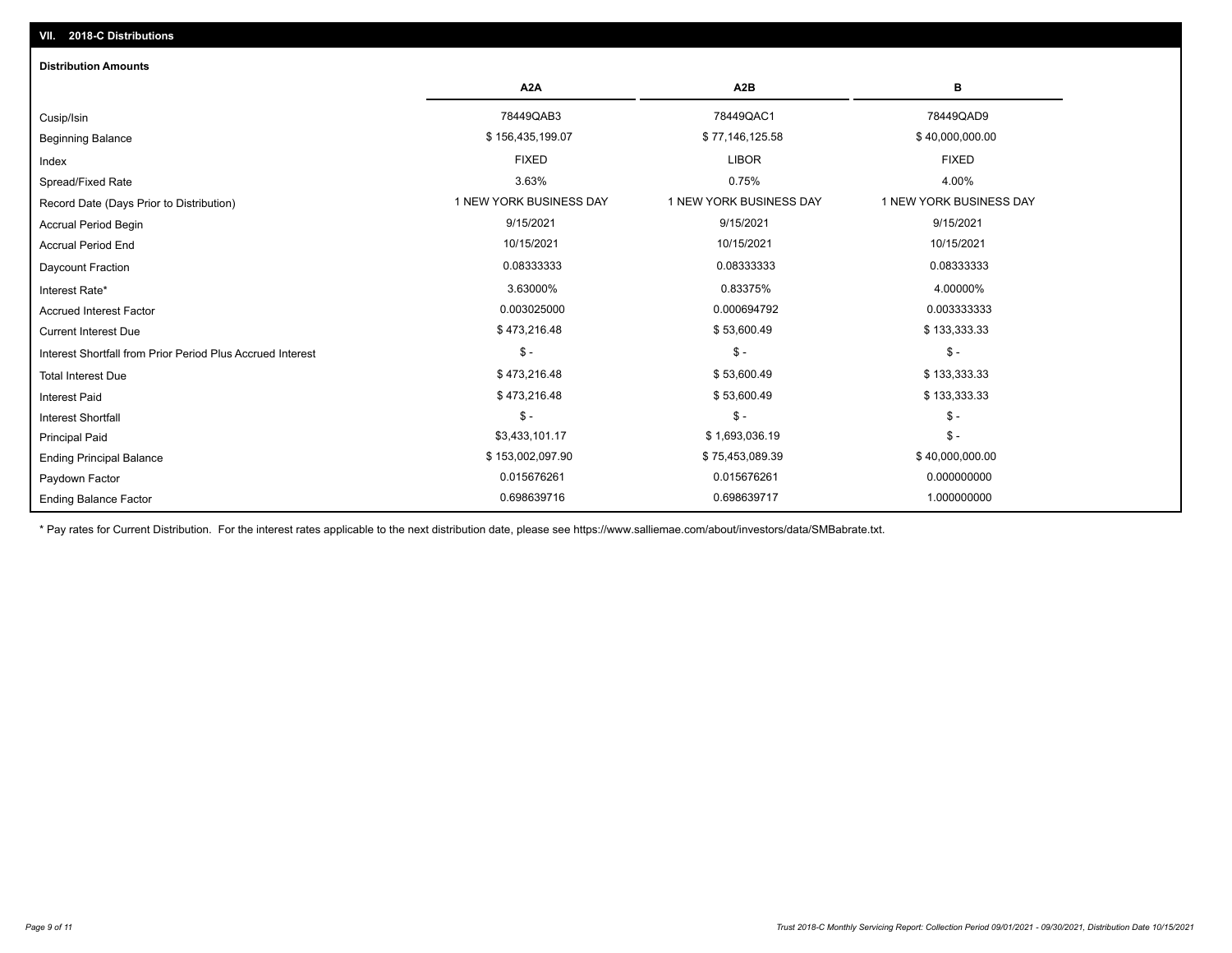## **Since Issued Total CPR**

$$
\text{total cPR} = 1 - \left(\frac{APB}{PPB}\right)^{\left(\frac{12}{MSC}\right)}
$$

APB = Actual period-end Pool Balance PPB = Projected period-end Pool Balance assuming no prepayments and no defaults Pool Balance = Sum(Principal Balance + Interest Accrued to Capitalize Balance) MSC = Months Since Cut-Off

I J Ι

### **Since-Issued Total Constant Prepayment Rate (CPR)**

Since-Issued Total CPR measures prepayments, both voluntary and involuntary, for a trust student loan pool over the life of a transaction. For each trust distribution, the actual month-end pool balance is compared against a month-end pool balance originally projected at issuance assuming no prepayments and defaults. For purposes of Since- Issued Total CPR calculations, projected period end pool balance assumes in-school status loans have up to a six month grace period before moving to repayment, grace status loans remain in grace status until their status end date and then to move to full principal and interest repayment, loans subject to interim interest or fixed payments during their in-school and grace period continue paying interim interest or fixed payments until full